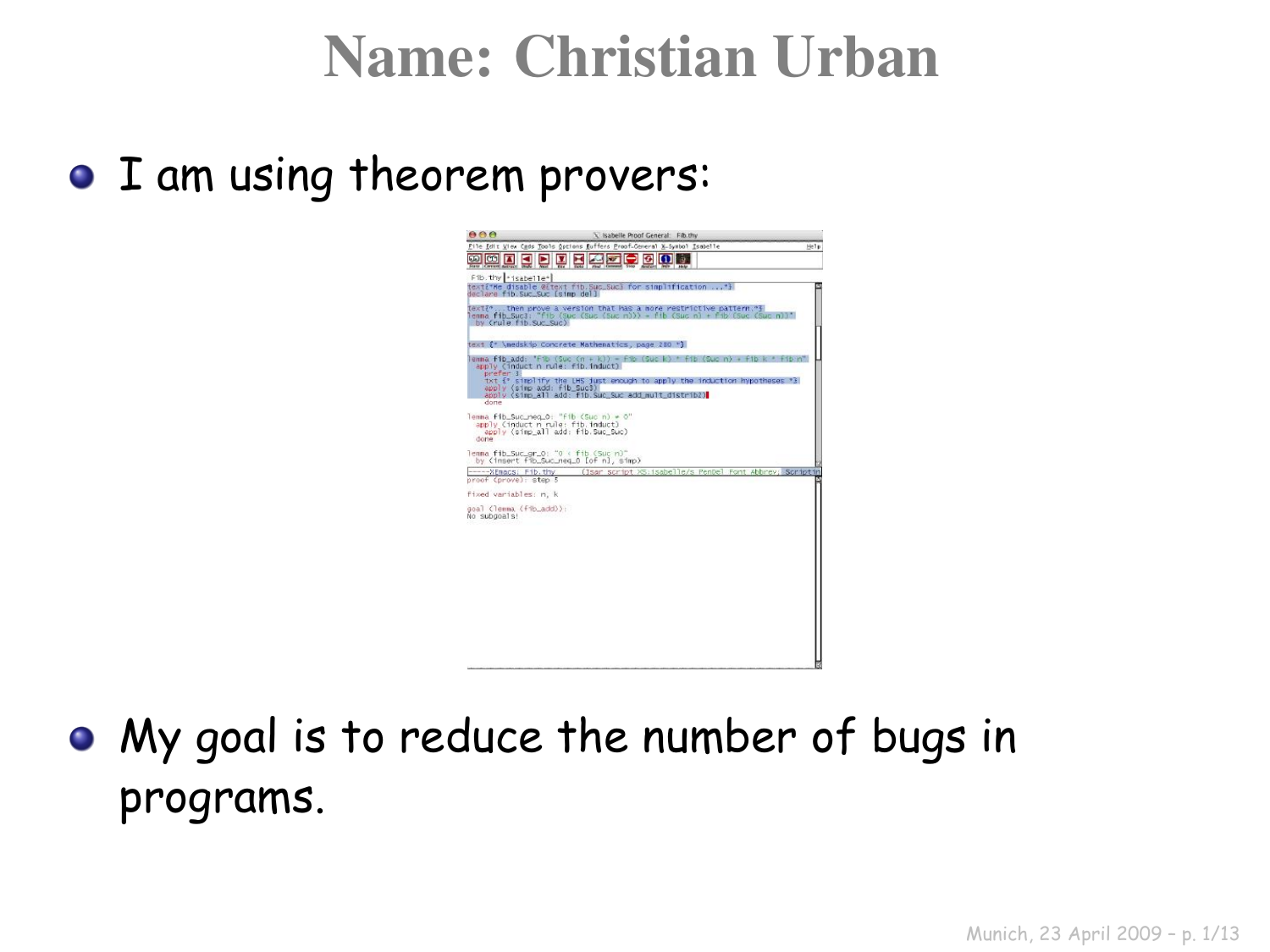# Imagine You Are a Perfect Programmer



What can make your program still **not** behave as you intended?

Munich, 23 April 2009 – p. 2/13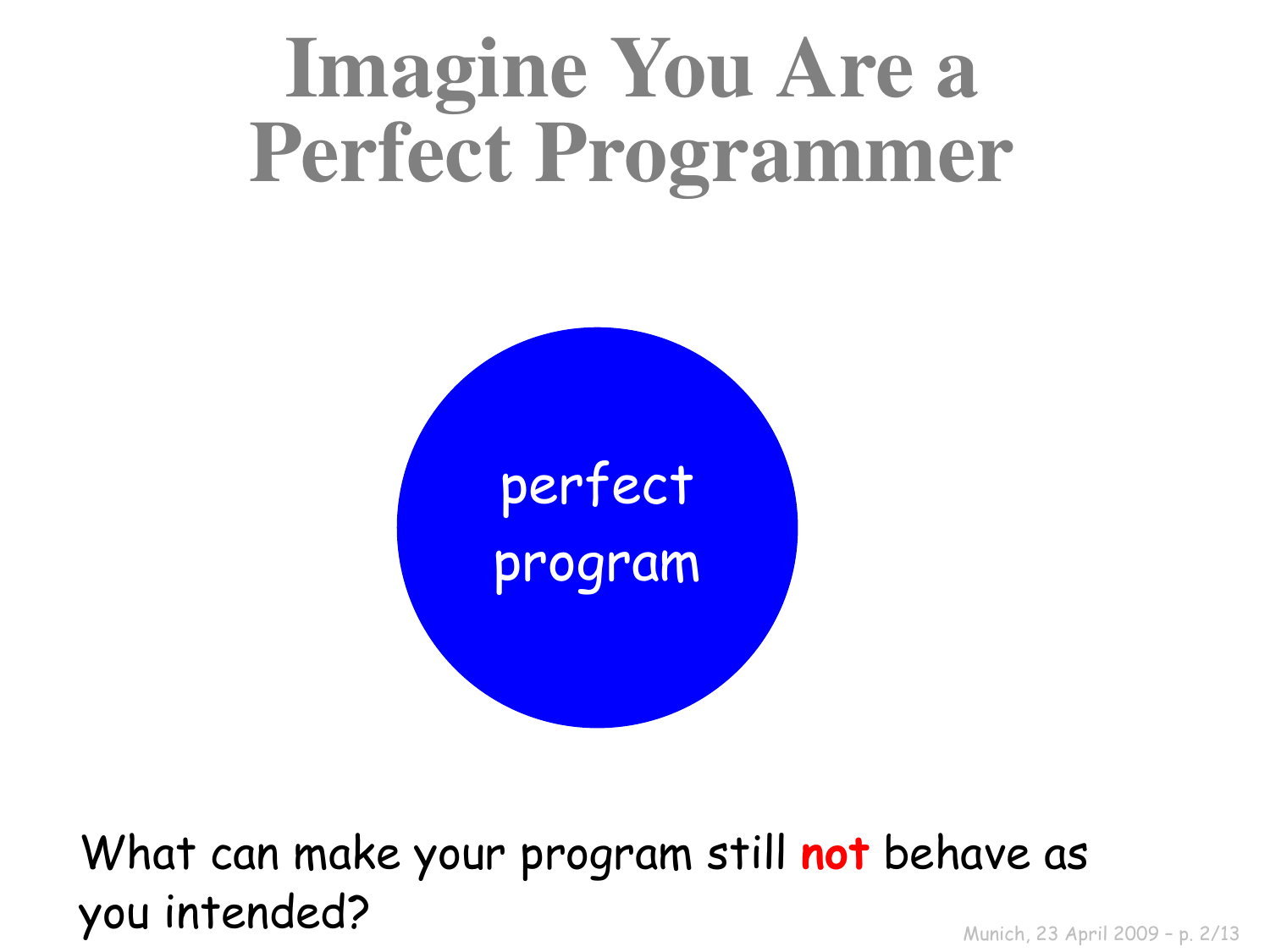

What can make your program still **not** behave as you intended?

Munich, 23 April 2009 – p. 2/13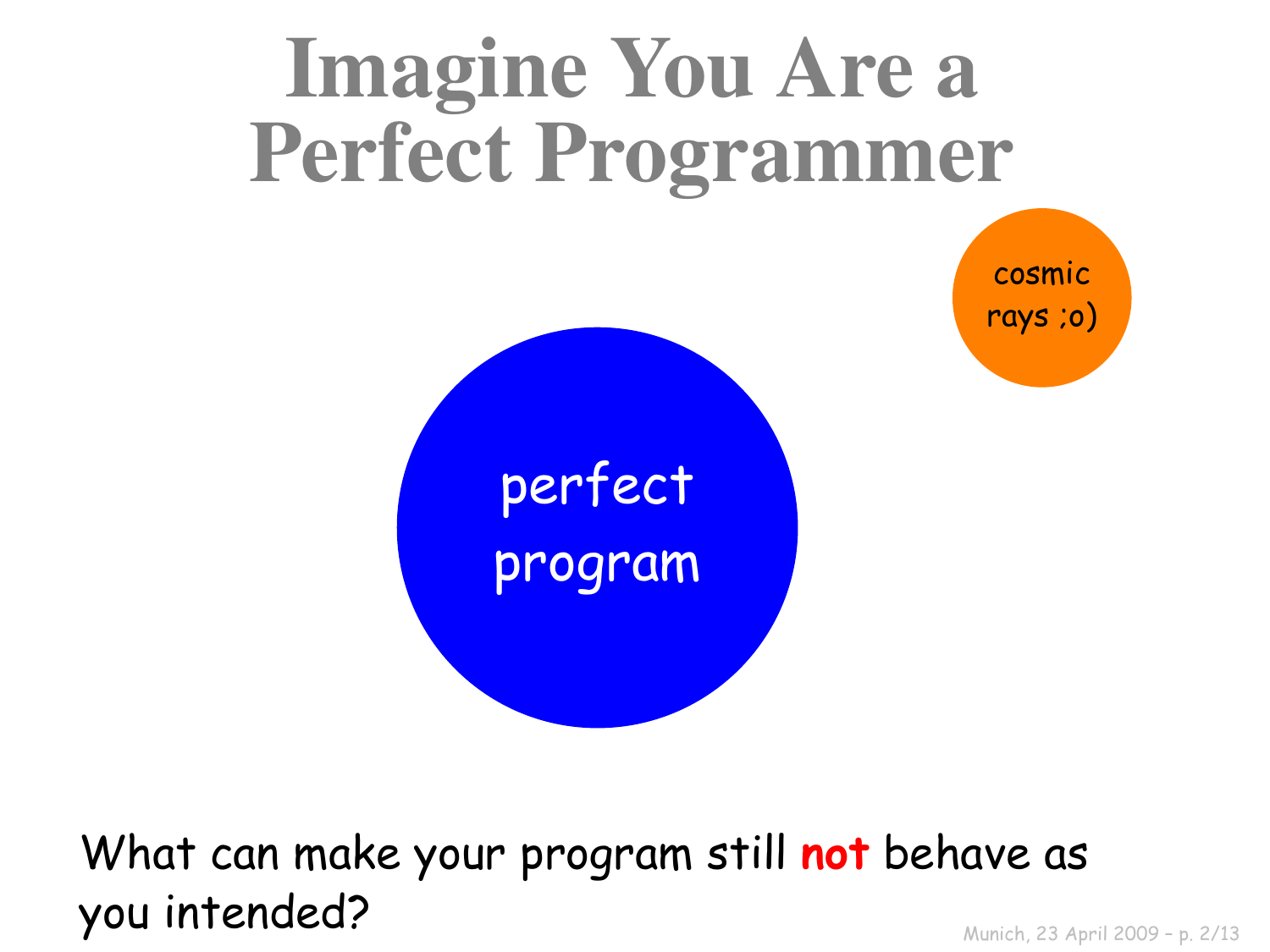## Why Bothering with Compilers?

• Ken Thompson hid a Trojan horse in a compiler **without** leaving any traces in the source code.



Ken Thompson Turing Award, 1983

Munich, 23 April 2009 – p. 3/13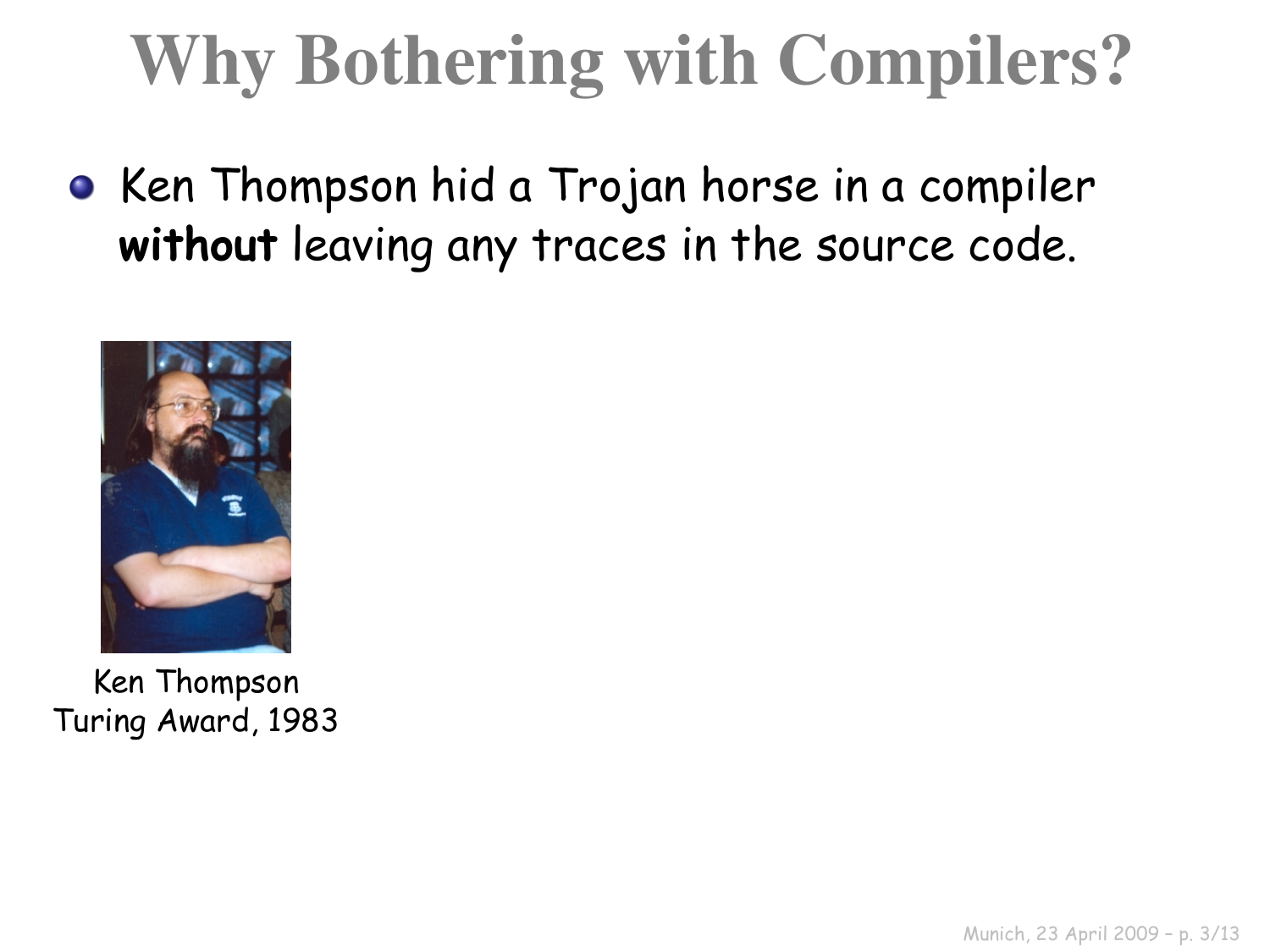## Why Bothering with Compilers?

• Ken Thompson hid a Trojan horse in a compiler **without** leaving any traces in the source code.



Ken Thompson Turing Award, 1983

- Assume you ship binary and sources of a compiler.
- 1) Make the compiler aware when it compiles itself.
- 2) Add the Trojan horse.
- 3) Compile.
- 4) Delete Trojan horse from sources.
- 5) Go on holiday for the rest of your life. ;o)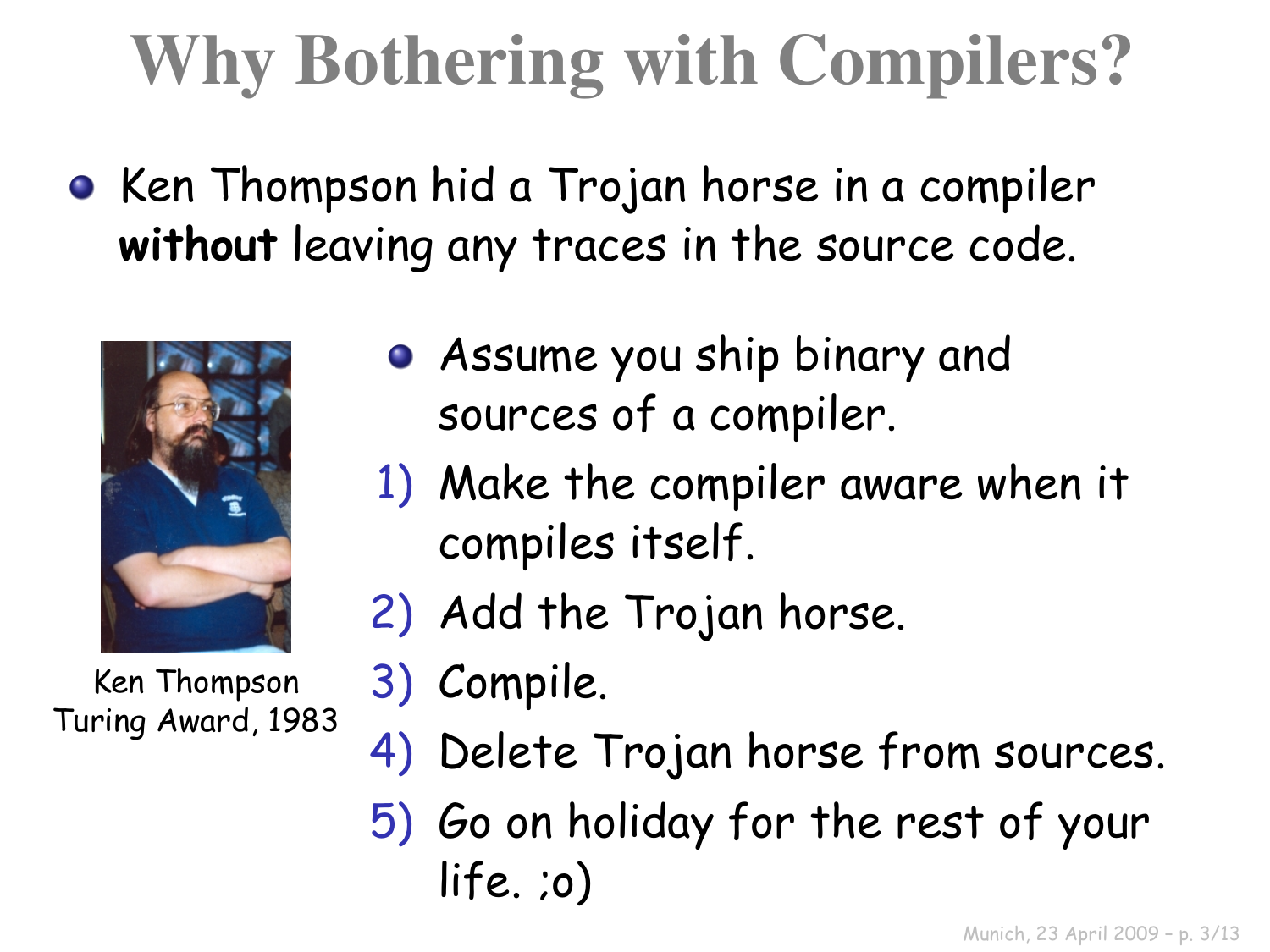# Why Bothering with PLs?

"I call it my billion-dollar mistake. It was the invention of the null reference in 1965. At that time, I was designing the first comprehensive type system for references in an object oriented language. My goal was to ensure that all use of references should be absolutely safe, with checking performed automatically by the compiler. But I couldn't resist the temptation to put in a null reference, simply because it was so easy to implement. This has led to innumerable errors, vulnerabilities, and system crashes, which have probably caused a billion dollars of pain and damage in the last forty years..." Tony Hoare recently in a talk



Tony Hoare Turing Award, 1980 (Quicksort)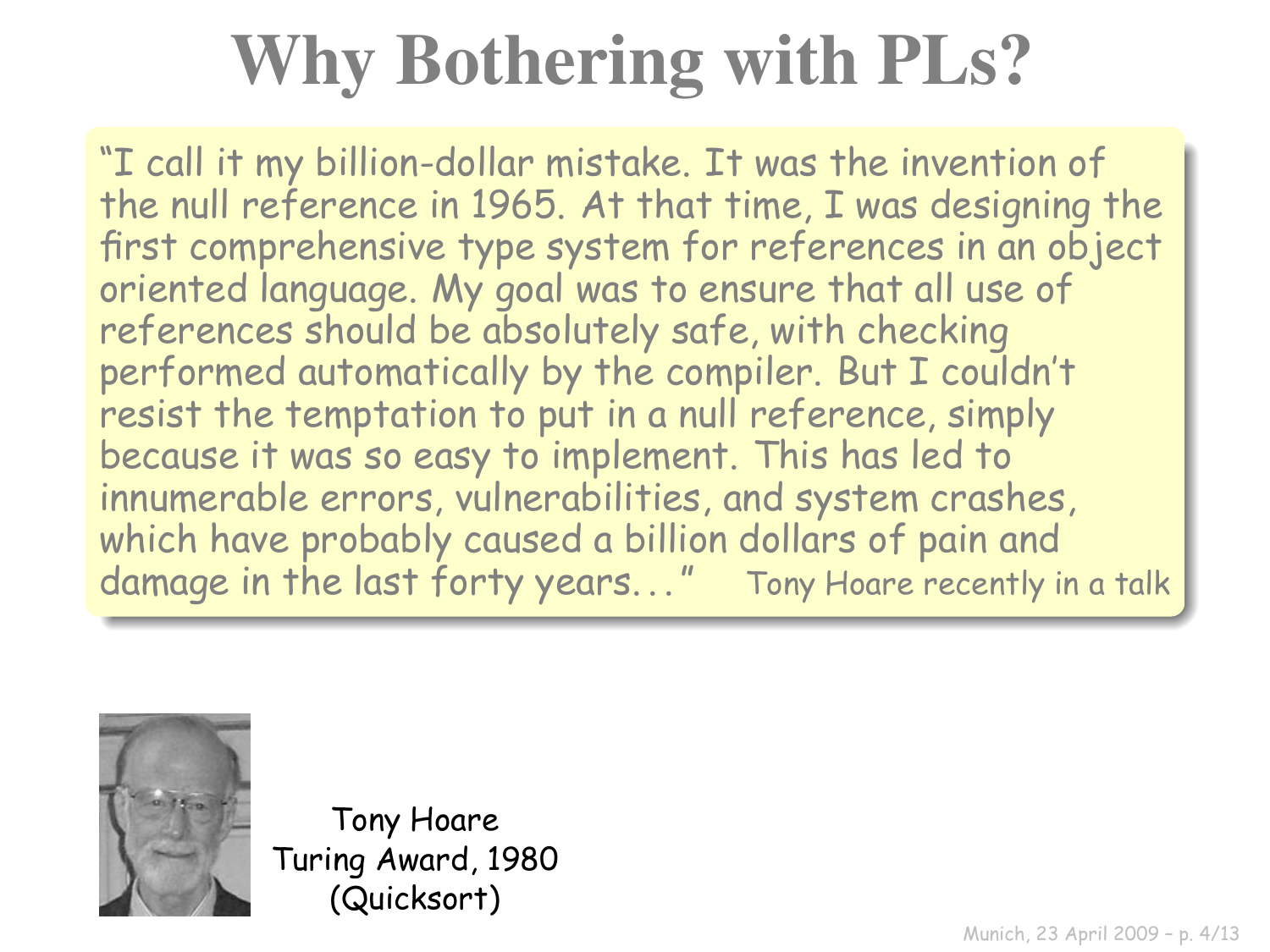## Why Bothering with PLs?

- **Q: Why bother doing proofs about programming languages? They are almost always boring if the definitions are right.**
- **A: The definitions are almost always wrong.**

"Anonymous" cited in B. Pierce's book on Types and Programming Languages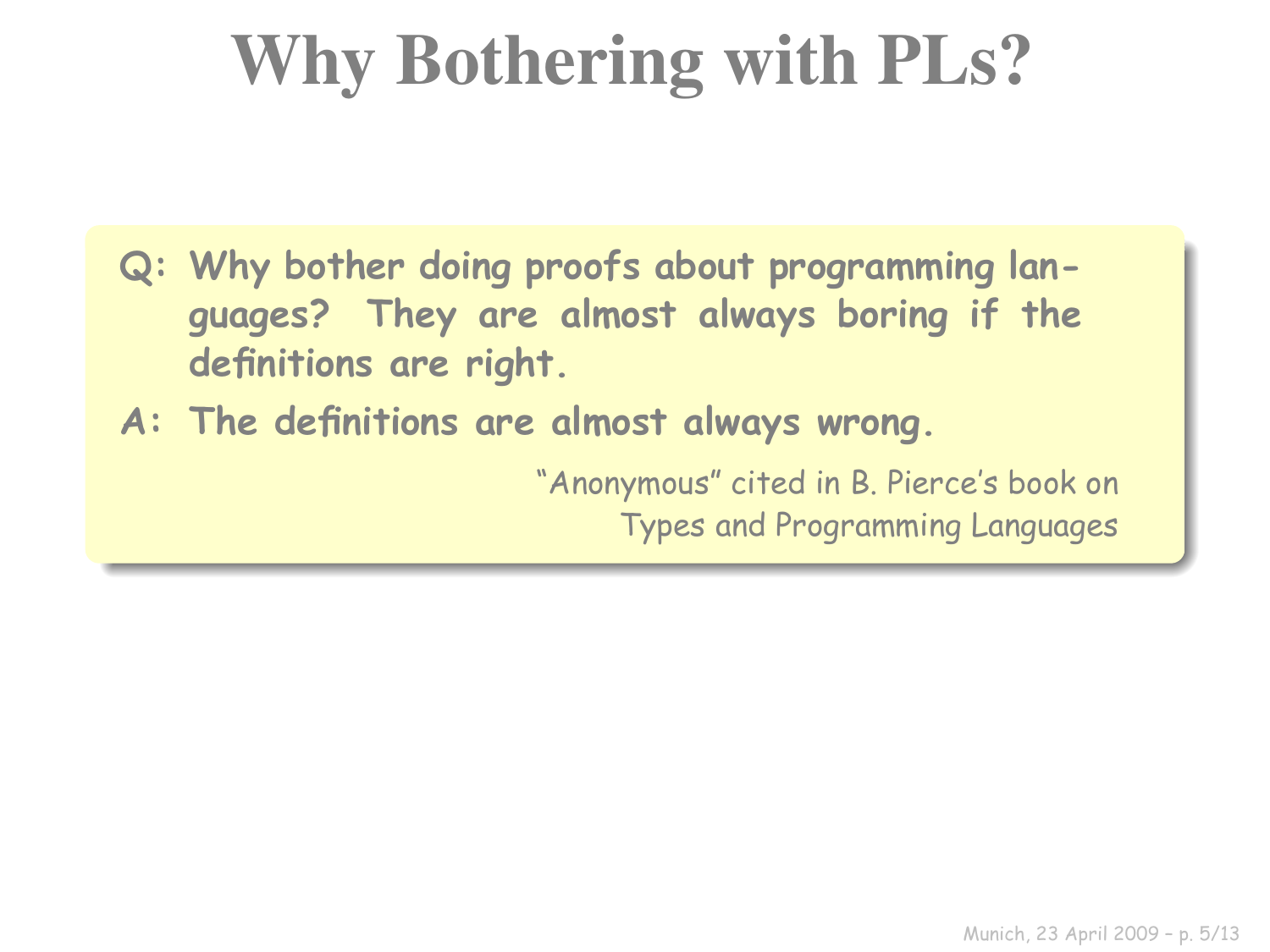#### What Do We Have to Do?

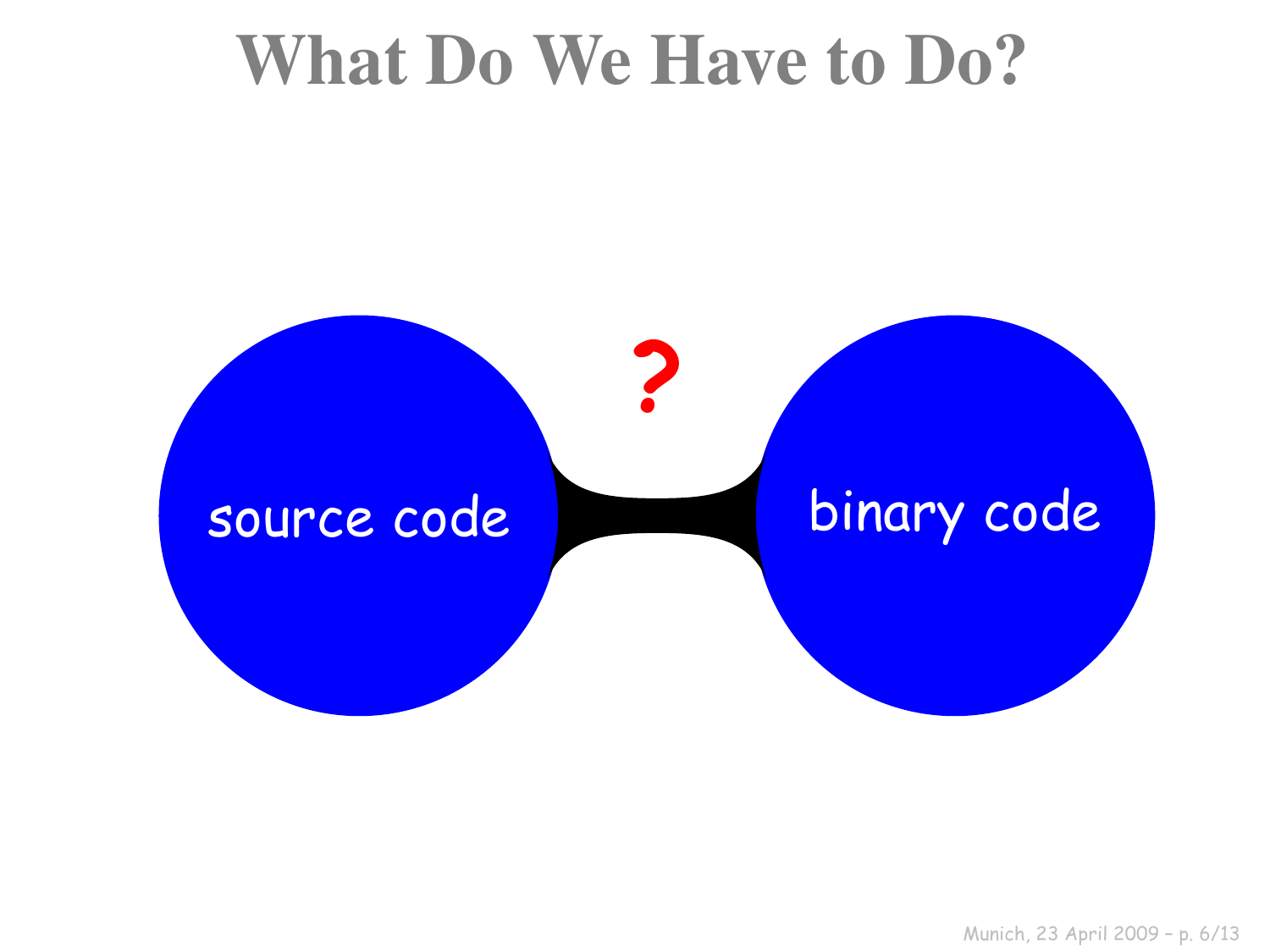### What We Have to Do?

- **•** specify precisely which programs we can write (syntax)
- **•** specify precisely what a program means (semantics)
- **•** specify precisely how the compiler translates a program to machine code
- **•** specify precisely what machine code is and how it is executed
- **•** finally check (prove) that the result of the machine code run is what we expect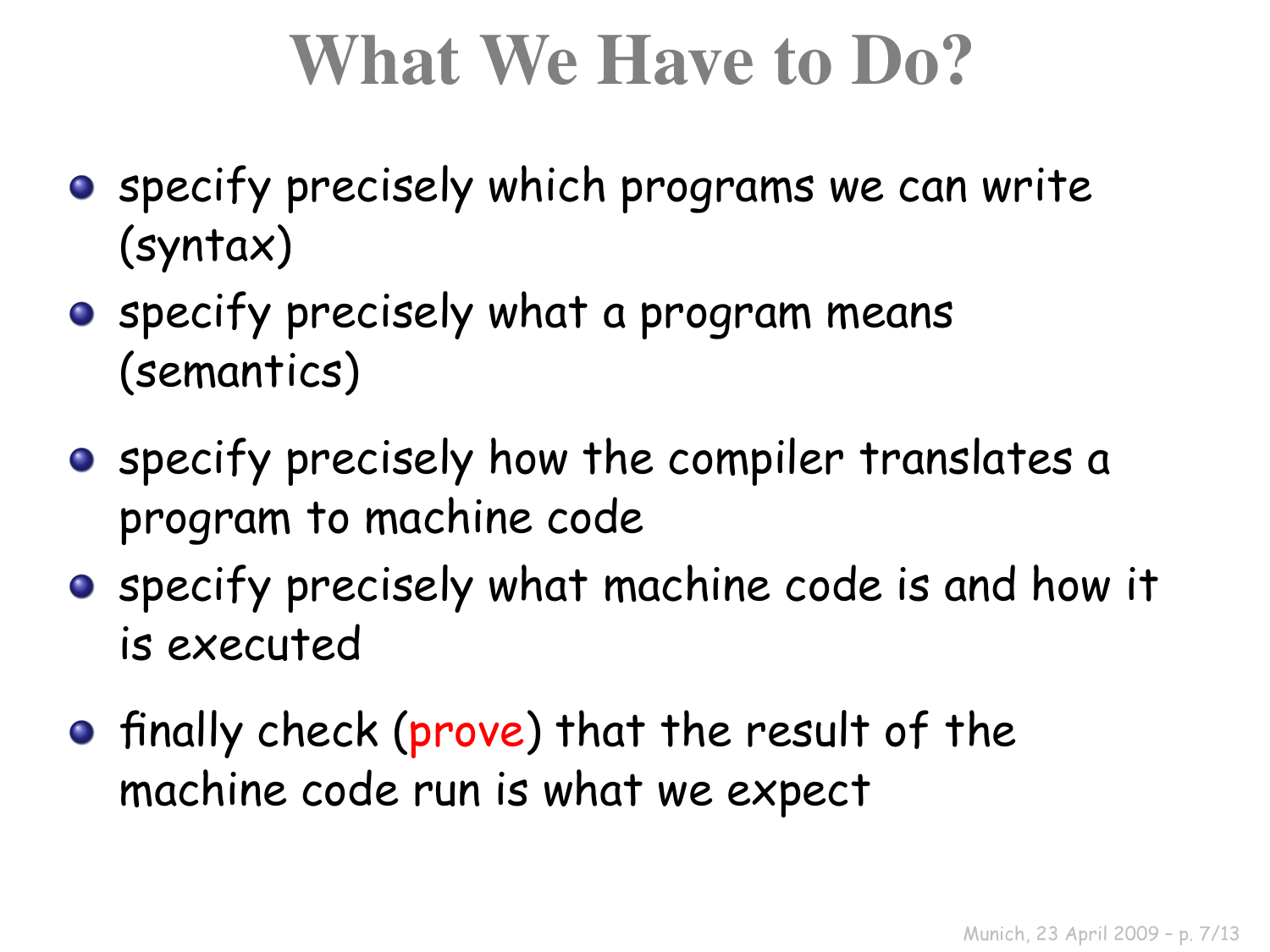## What We Have to Do?

- **•** specify precisely which programs we can write (syntax)
- **•** specify precisely what a program means (semantics)
- **•** specify precisely how the compiler translates a program to machine code
- **•** specify precisely what machine code is and how it is executed
- **•** finally check (prove) that the result of the machine code run is what we expect
- **everything in 2h!**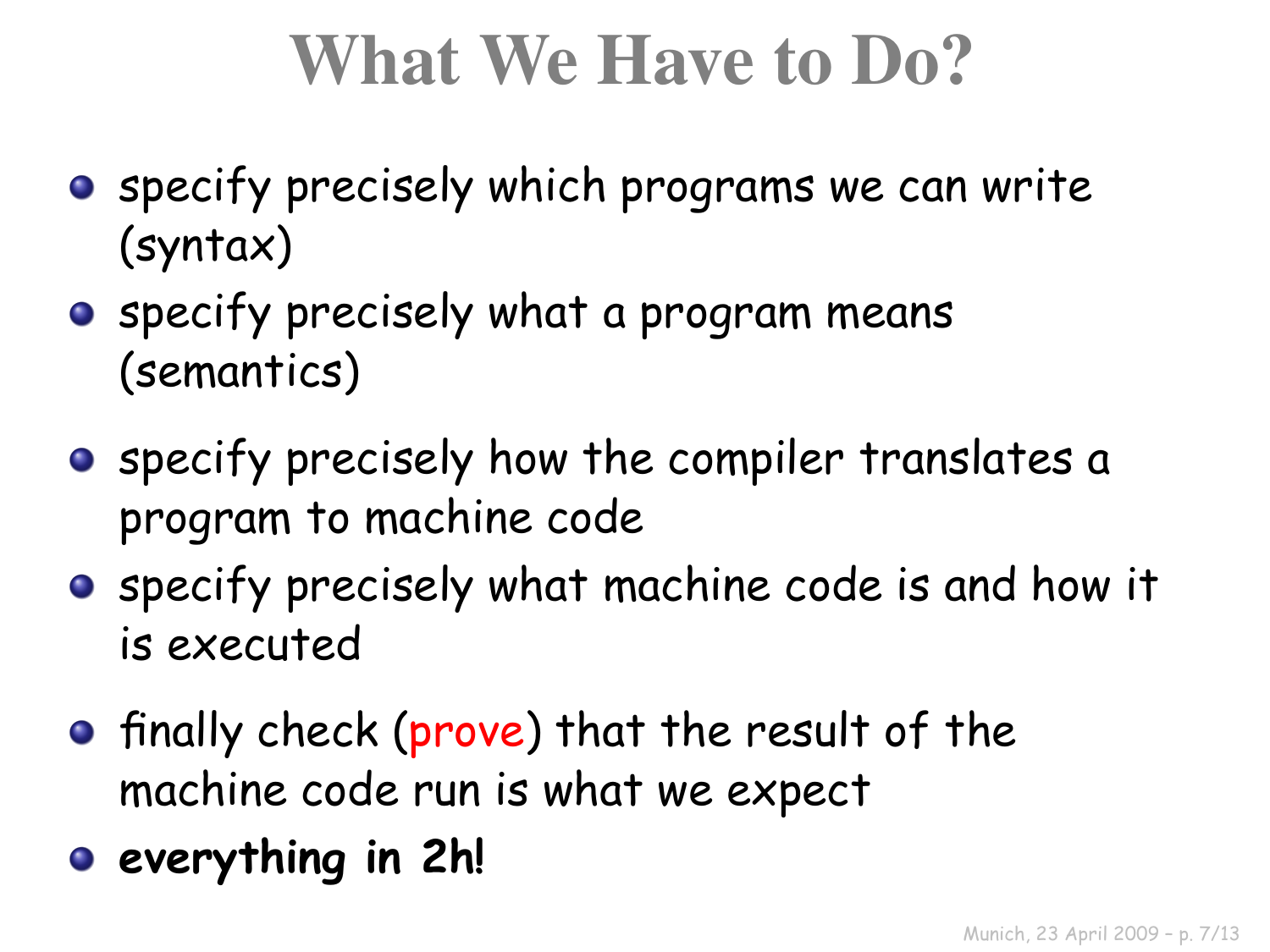## Simplifying Assumptions

- **O** our language will access the infinitely big memory
- **e** every memory location contains an arbitrary big natural number
- **•** therefore a memory snapshot (a state) is a function from locations to natural numbers

**types**

state =  $"loc \Rightarrow nat"$ 

• for example:  $s$  42 = 666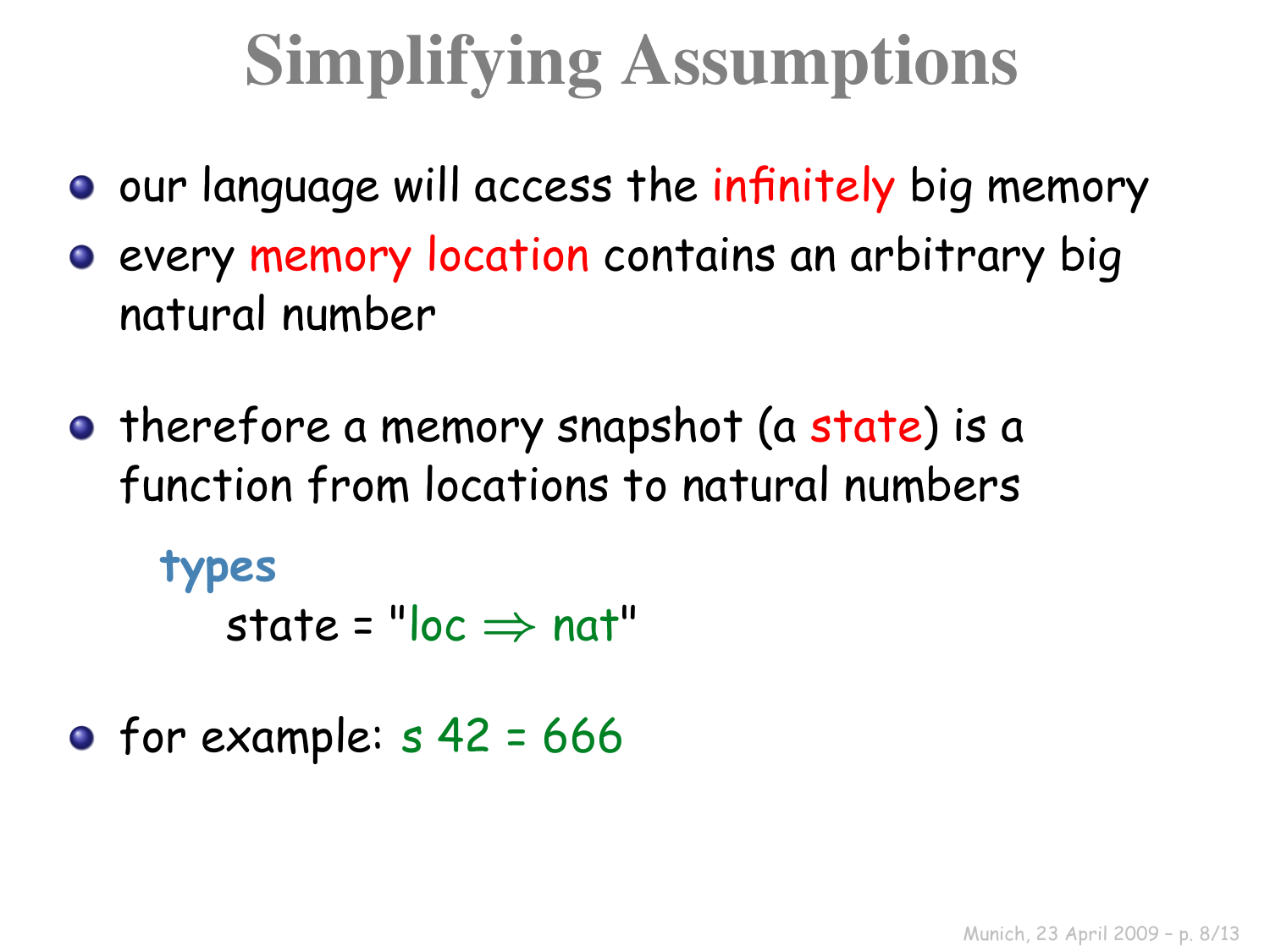## Simplifying Assumptions

- **O** our language will access the infinitely big memory
- **e** every memory location contains an arbitrary big natural number
- **•** therefore a memory snapshot (a state) is a function from locations to natural numbers

**types**

state =  $"loc \Rightarrow nat"$ 

• for example:  $s$  42 = 666,  $s'$  42 = 0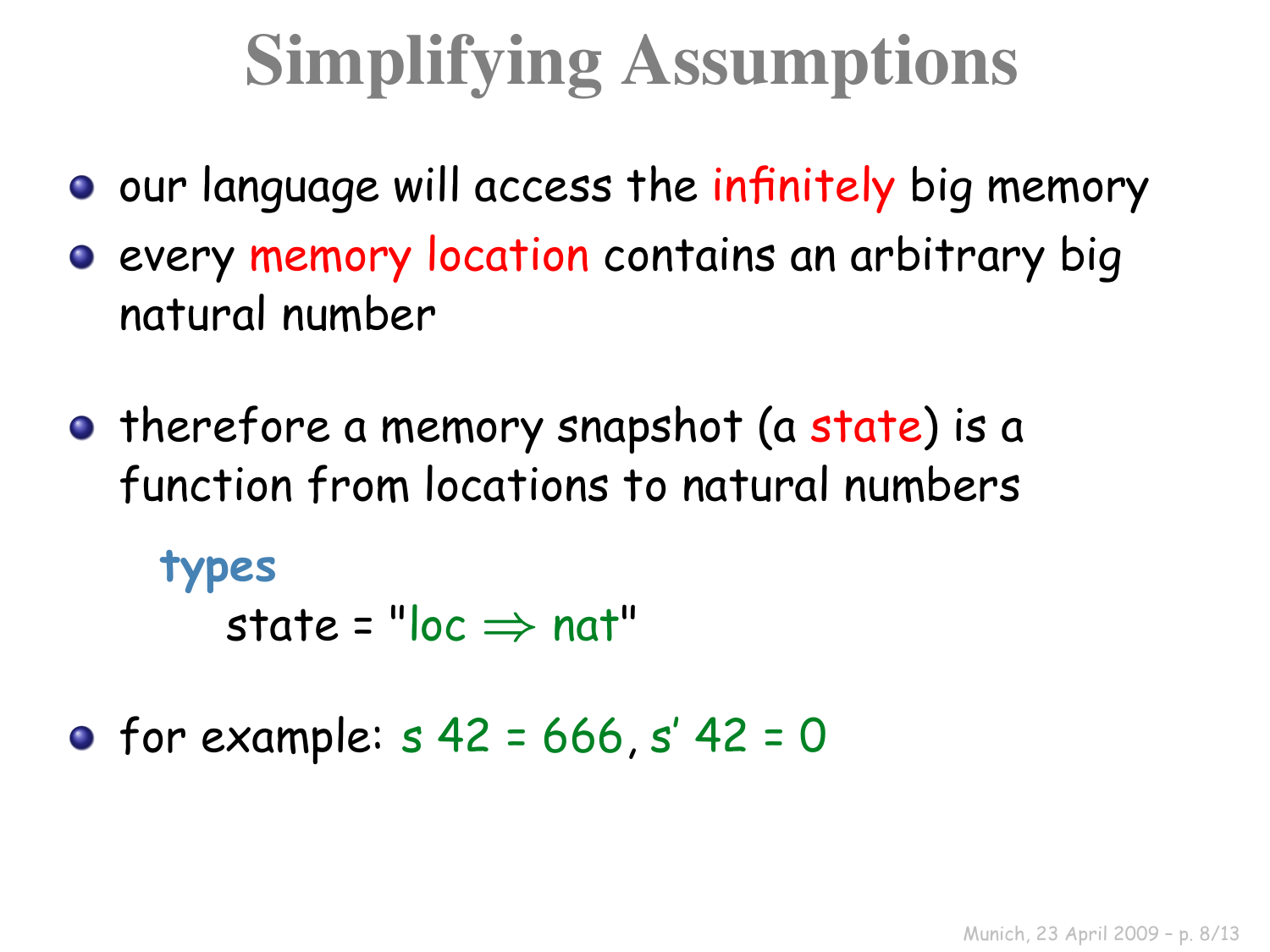## Our Language

Each program is a sequence of commands:

```
datatype cmd =
   SKTP
  | ASSIGN loc aexp (" ::= " 60)
  | SEQ cmd cmd (");  " [60, 60] 10)
  | COND bexp cmd cmd ("IF _ THEN _ ELSE _" 60)
  | WHILE bexp cmd ("WHILE _ DO _" 60)
```
where aexp and bexp are arithmetic and boolean expressions (in a moment).

for example

```
WHILE true DO (42 ::= 1; SKIP)
```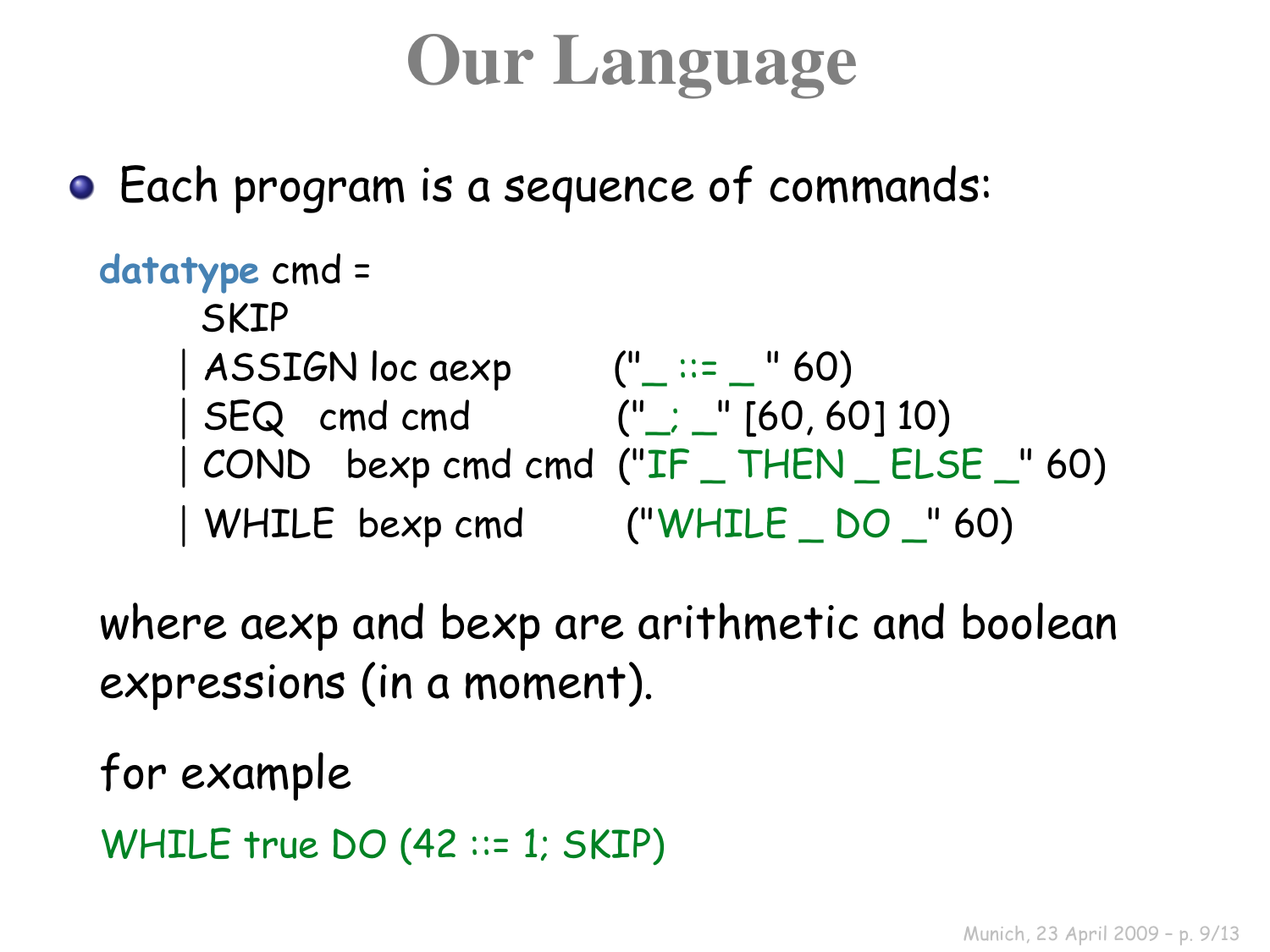### Arithmetic Expressions

Arithmetic expressions:

```
datatype
aexp = N nat
      | Op1 "nat ⇒ nat" aexp
      | Op2 "nat \Rightarrow nat \Rightarrow nat" aexp aexp
```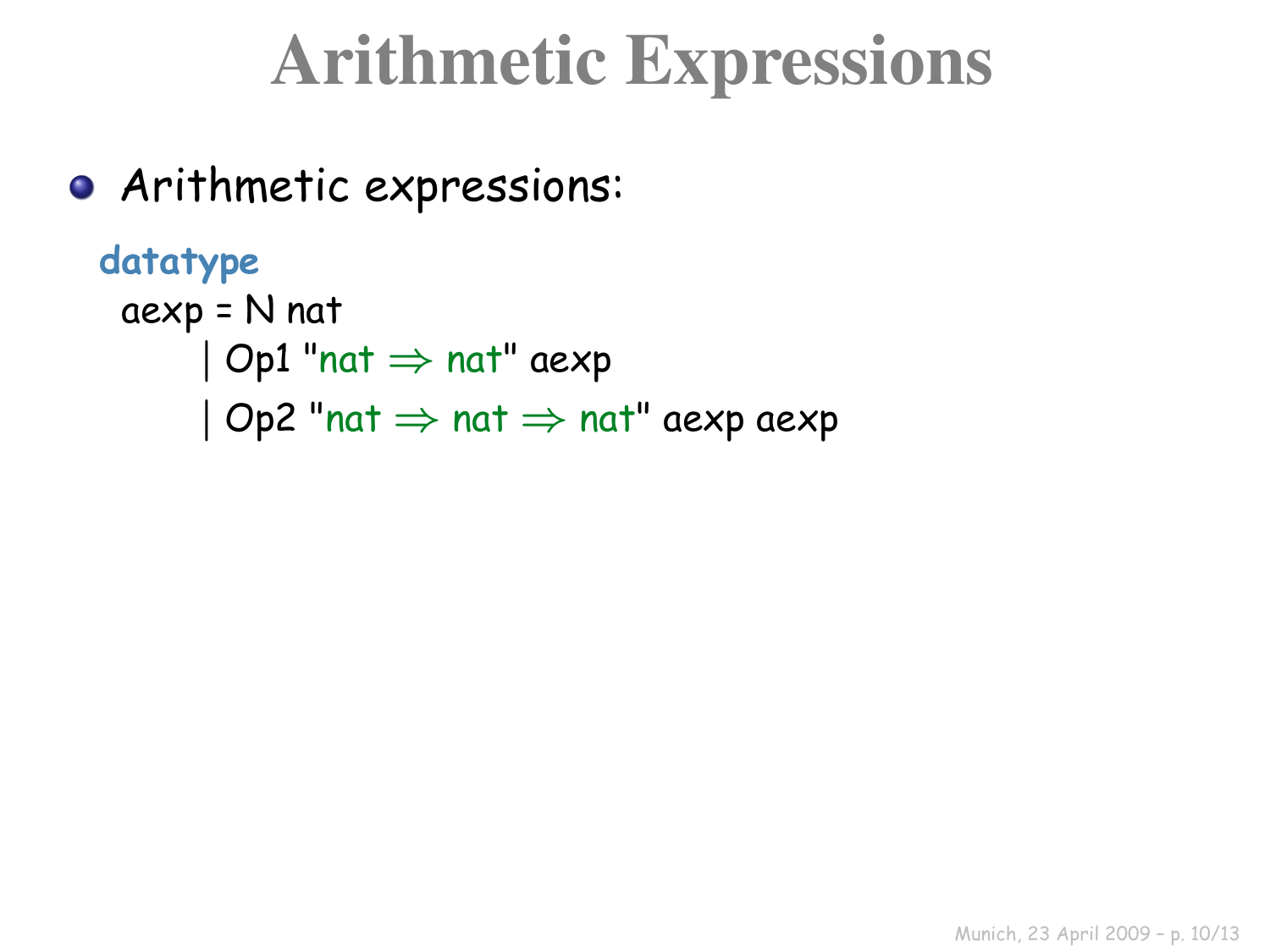### Arithmetic Expressions

Arithmetic expressions:

```
datatype
aexp = N nat
      | Op1 "nat ⇒ nat" aexp
      | Op2 "nat \Rightarrow nat \Rightarrow nat" aexp aexp
```
**•** For example: N 2, Op1 Suc (N 3), Op2 Plus (N 5) (N 6)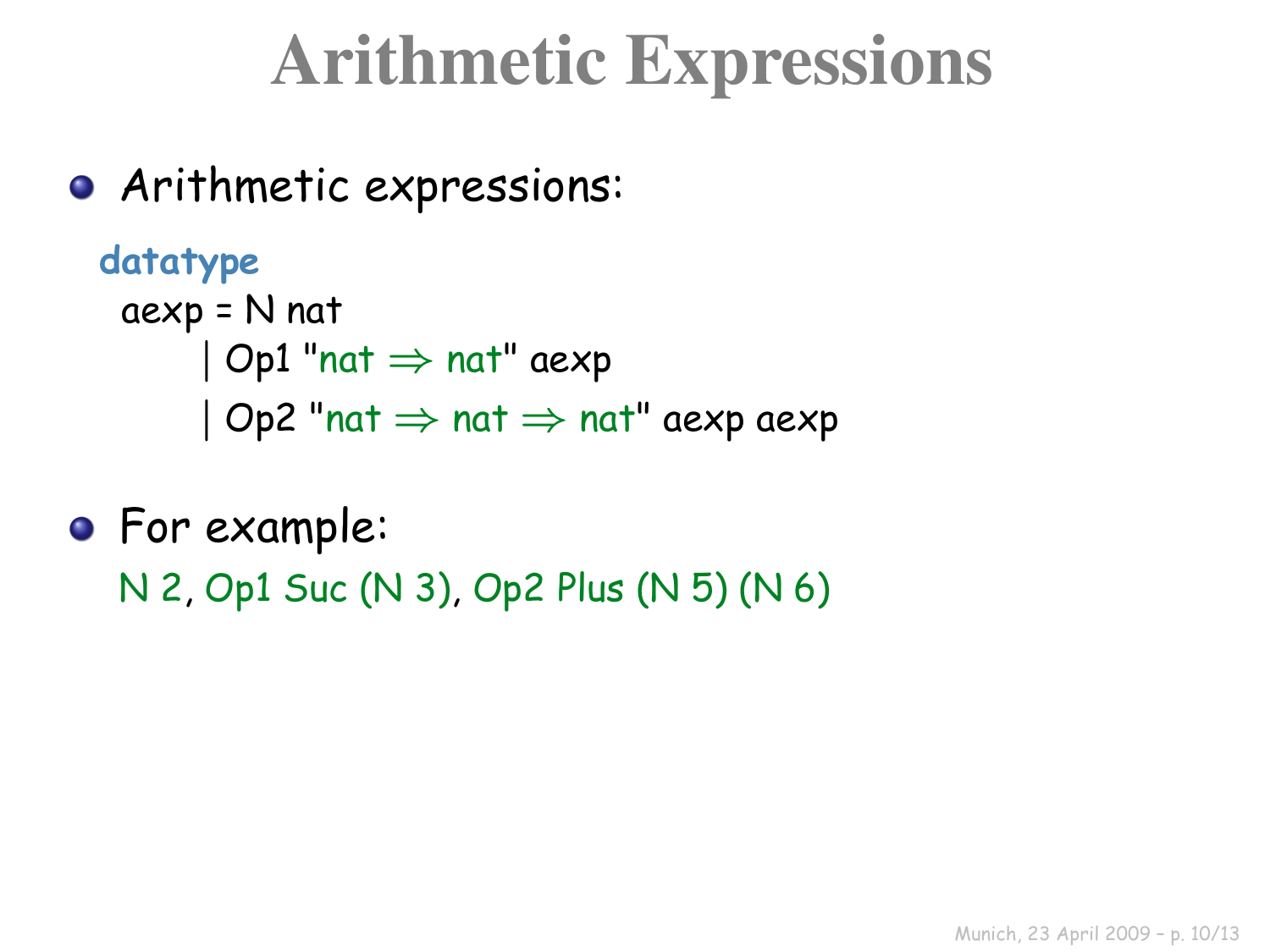### Arithmetic Expressions

Arithmetic expressions:

```
datatype
aexp = N nat
      | Op1 "nat ⇒ nat" aexp
      | Op2 "nat \Rightarrow nat \Rightarrow nat" aexp aexp
```
- **•** For example: N 2, Op1 Suc (N 3), Op2 Plus (N 5) (N 6)
- What is the meaning of an arithmetic expressions?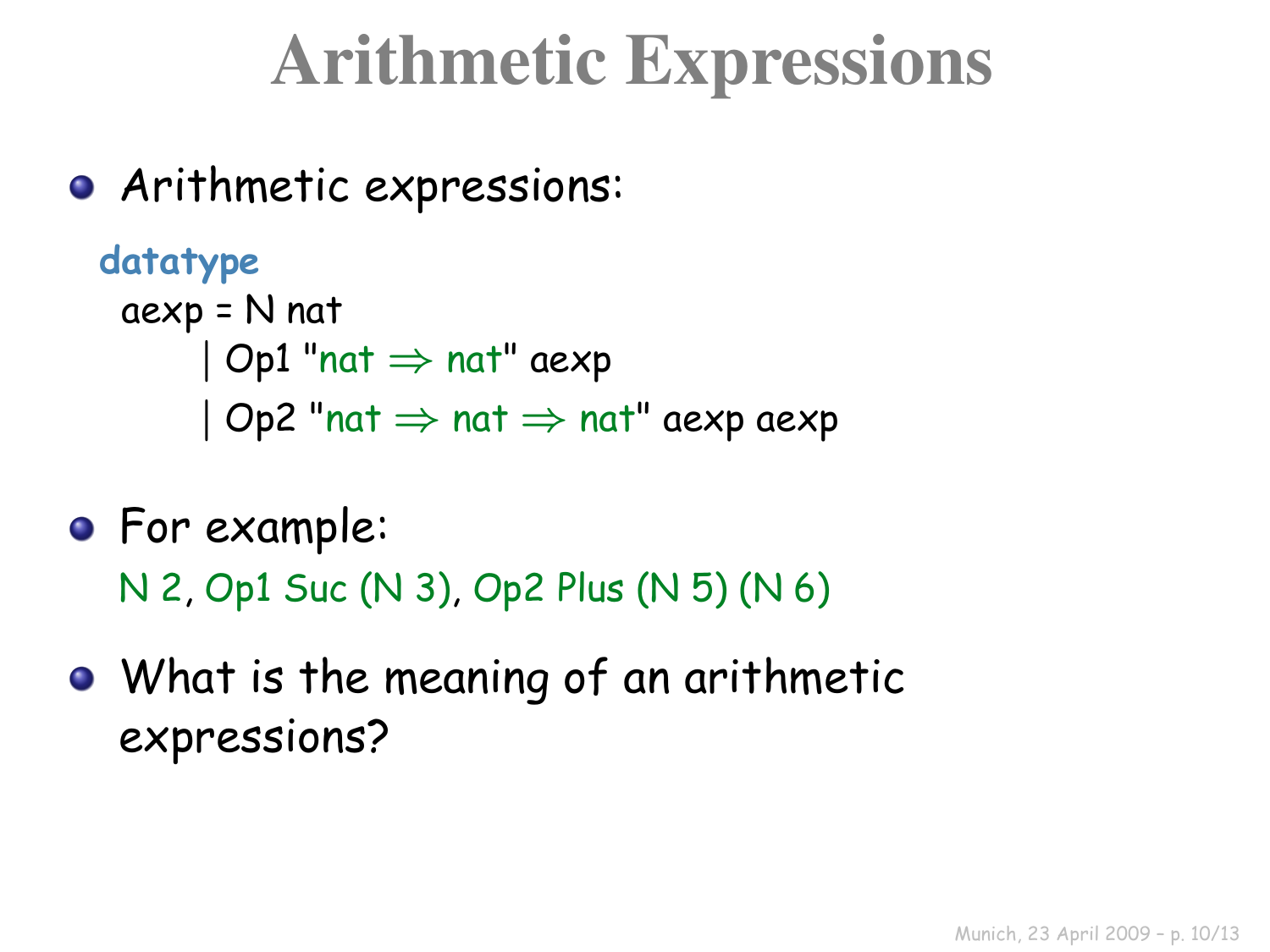#### Meaning of an Arithmetic Expression

```
datatype
aexp = N nat
      | Op1 "nat ⇒ nat" aexp
      | Op2 "nat \Rightarrow nat \Rightarrow nat" aexp aexp
```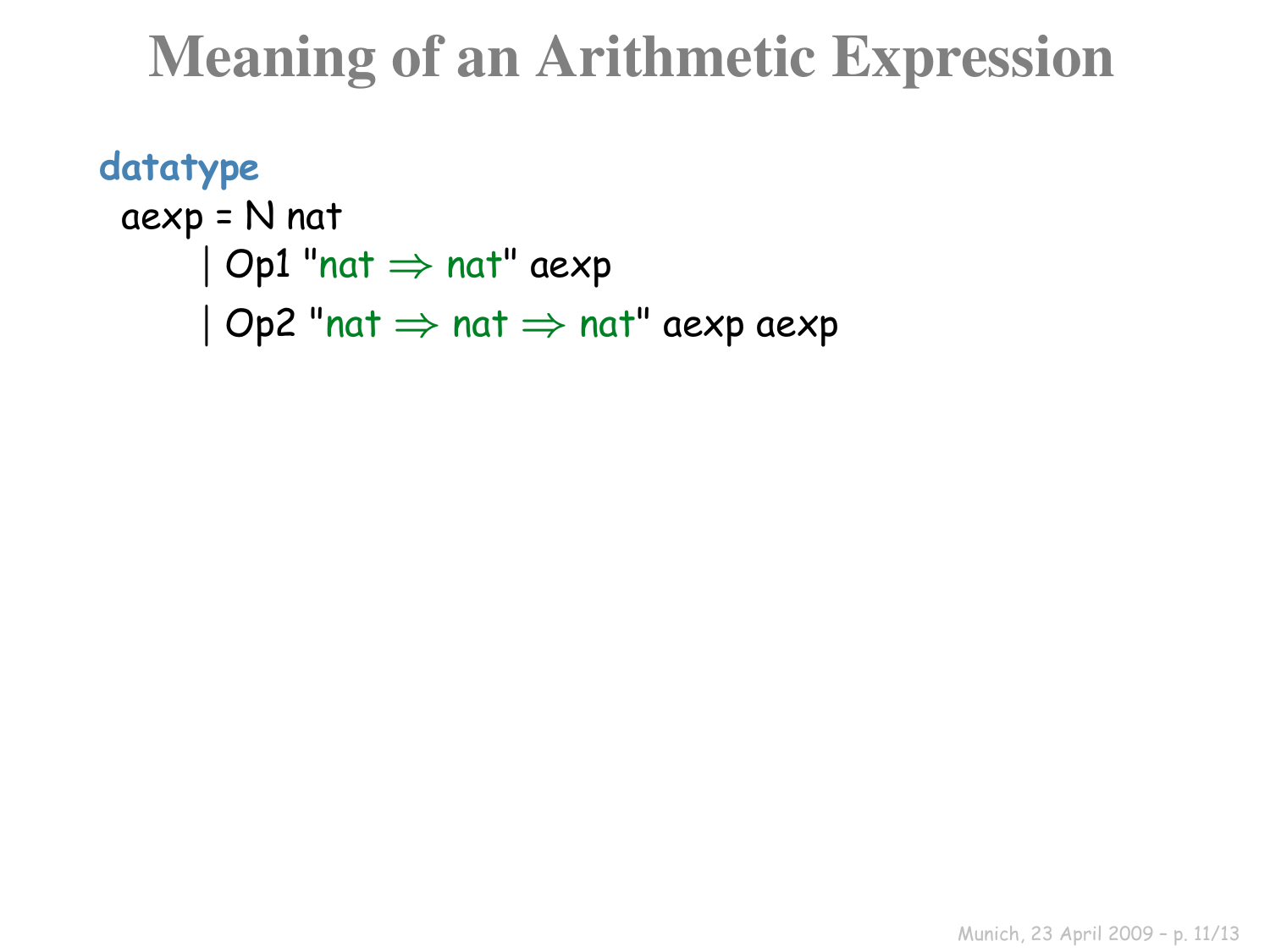#### Meaning of an Arithmetic Expression

```
datatype
aexp = N nat
      \vert Op1 "nat \Rightarrow nat" aexp
      | Op2 "nat \Rightarrow nat \Rightarrow nat" aexp aexp
```

$$
N n \longrightarrow a n
$$

 $e \longrightarrow a n$ Op1 fe  $\longrightarrow$ a f n Op2 fe $_0$  e<sub>1</sub>  $\longrightarrow$ a f n $_0$  n<sub>1</sub>  $e_0 \longrightarrow a n_0$   $e_1 \longrightarrow a n_1$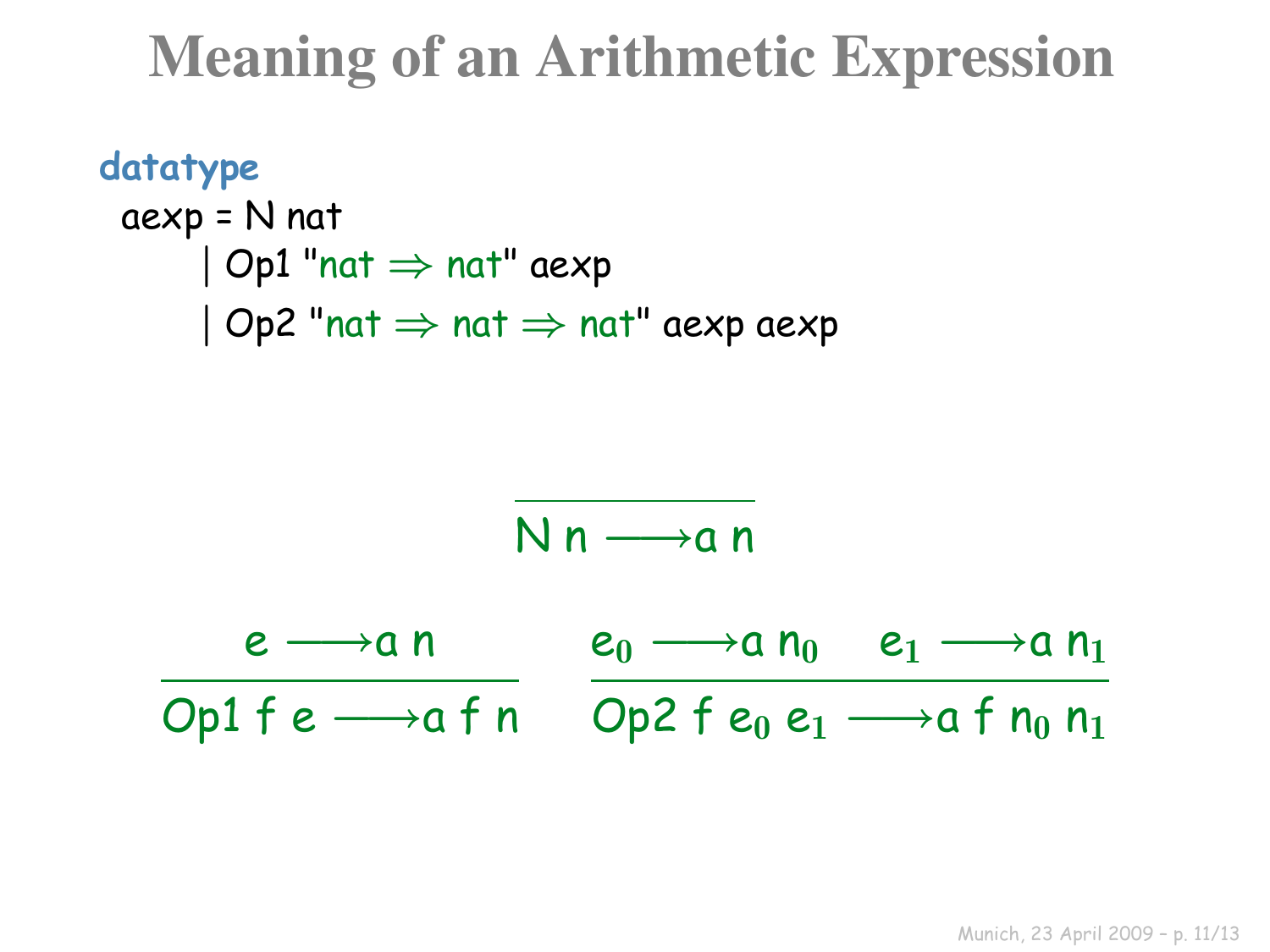## Memory Access

Arithmetic expressions: **datatype** aexp = N nat | X loc  $\vert$  Op1 "nat  $\Rightarrow$  nat" aexp  $|$  Op2 "nat  $\Rightarrow$  nat  $\Rightarrow$  nat" aexp aexp  $(N n.s) \longrightarrow a n$   $(X i.s) \longrightarrow a s i$  $(e,s) \longrightarrow a n$  $(Op1 f e.s) \longrightarrow a f n$  $(e_0, s) \longrightarrow a n_0$   $(e_1, s) \longrightarrow a n_1$ (Op2 f  $e_0 e_1$ ,s)  $\longrightarrow$ a f  $n_0 n_1$ 

Munich, 23 April 2009 – p. 12/13